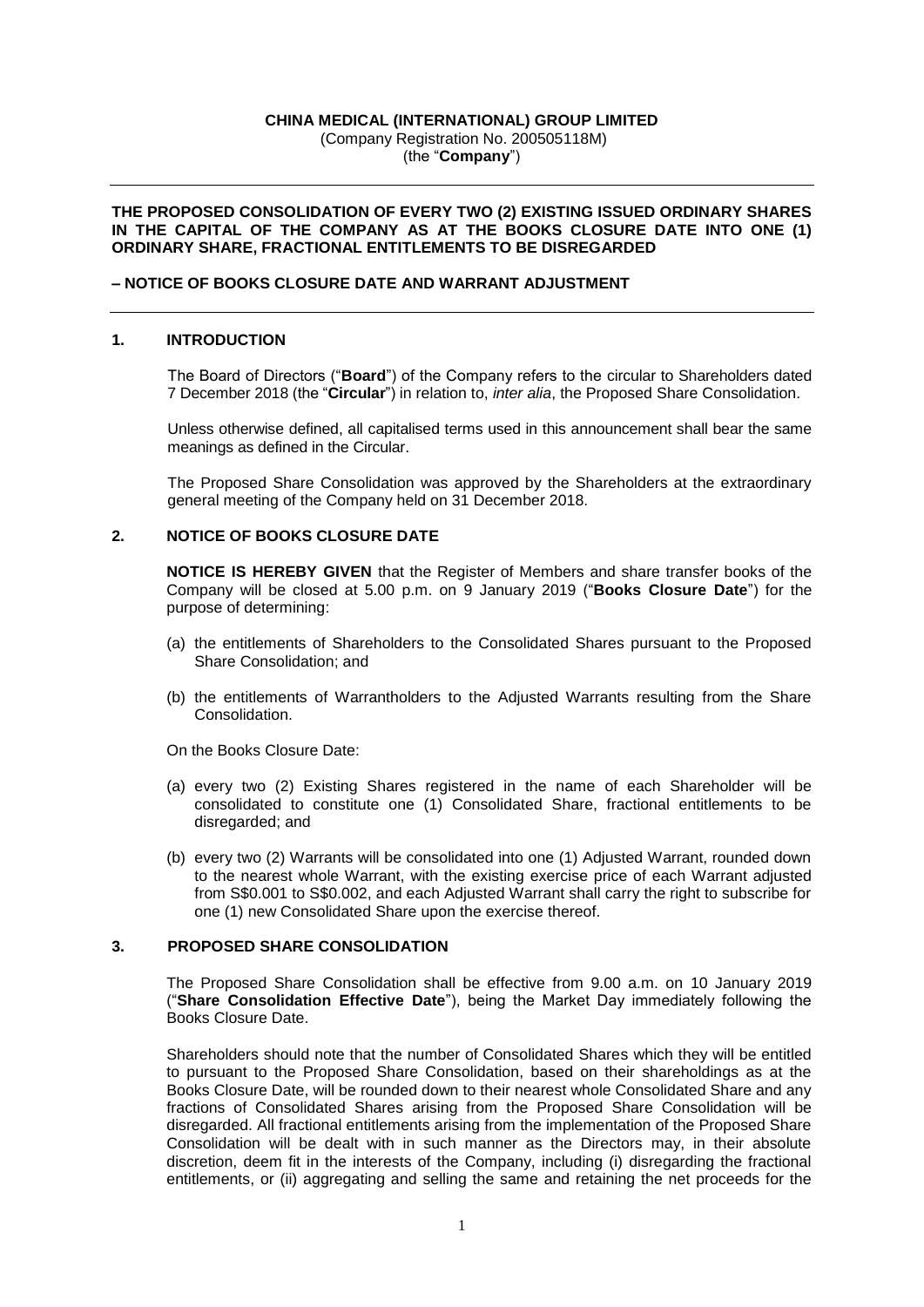benefit of the Company. Affected Shareholders will not be paid for any fractional Shares which are disregarded.

Each Consolidated Share will rank *pari passu* in all respects with each other, and will be traded in board lots of one hundred (100) Consolidated Shares.

### **4. WARRANT ADJUSTMENT**

The adjustments to the exercise price and the number of Warrants (the "**Warrant Adjustment**") shall be effective from 5.00 p.m. on 9 January 2019, being the close of the Market Day immediately preceding the Share Consolidation Effective Date.

Warrantholders should note that the number of Adjusted Warrants which they will be entitled to pursuant to the Warrant Adjustment, based on their holdings of Warrants as at the Books Closure Date, will be rounded downwards to the nearest whole Warrant.

Warrantholders should note that the number of Shares to be issued pursuant to any exercise of the Warrants within two (2) Market Days before the Books Closure Date at 5.00 pm on 7 January 2019 will be calculated based on the Warrant Adjustment

## **5. EFFECTIVE TRADING DATE FOR CONSOLIDATED SHARES AND ADJUSTED WARRANTS**

Notwithstanding the Proposed Share Consolidation and Warrant Adjustment will only become effective on the Share Consolidation Effective Date and from 5.00 p.m. on 9 January 2019 respectively, the Shares and Warrants will begin trading in board lots of 100 Consolidated Shares and 100 Adjusted Warrants respectively, with effect from 9.00 a.m. on 8 January 2019 ("**Effective Trading Date**"), being the day falling two (2) Market Days before the Share Consolidation Effective Date, due to the fact that trades on the SGX-ST are settled on a "T+2" settlement cycle, that is, a purchase or sale of existing Shares or Warrants on day T will be settled at T plus two (2) Market Days later.

Accordingly, two (2) Existing Shares and two (2) Warrants as at 5.00 p.m. on the Market Day immediately preceding the Effective Trading Date will represent one (1) Consolidated Share and one (1) Adjusted Warrant respectively, with effect from 9.00 a.m. on the Effective Trading Date. Trading in the Existing Shares and Warrants will cease after 5.00 p.m. on 7 January 2019, being the Market Day immediately preceding the Effective Trading Date.

#### **6. SHARE CERTIFICATES**

#### **6.1 Deposit of Share Certificates with CDP**

Shareholders who hold old physical share certificates for the existing Shares in their own names (the "**Old Share Certificates**") and who wish to deposit the same with CDP and have their Consolidated Shares (after the Proposed Share Consolidation) credited to their securities accounts maintained with CDP (the "**Securities Accounts**") must deposit their Old Share Certificates with CDP, together with duly executed instruments of transfer in favour of CDP, no later than twelve (12) Market Days prior to the Books Closure Date.

CDP will accept the deposit of share certificates for Consolidated Shares ("**New Share Certificates**") after the Books Closure Date. Shareholders who wish to deposit their share certificates with CDP after the Books Closure Date must first deliver their Old Share Certificates to the Share Registrar, Boardroom Corporate & Advisory Services Pte Ltd at 50 Raffles **Place Reserves and Secretary American** Place Reserves and Secretary American Place

#32-01 Singapore Land Tower, Singapore 048623 for cancellation and issuance of the New Share Certificates in replacement thereof as described below. The New Share Certificates will be sent by ordinary mail to the registered addresses of the Shareholders at their own risk within ten (10) Market Days from the date of receipt of their Old Share Certificates. Upon receipt of the New Share Certificates, Shareholders may then proceed to deposit these New Share Certificates with CDP.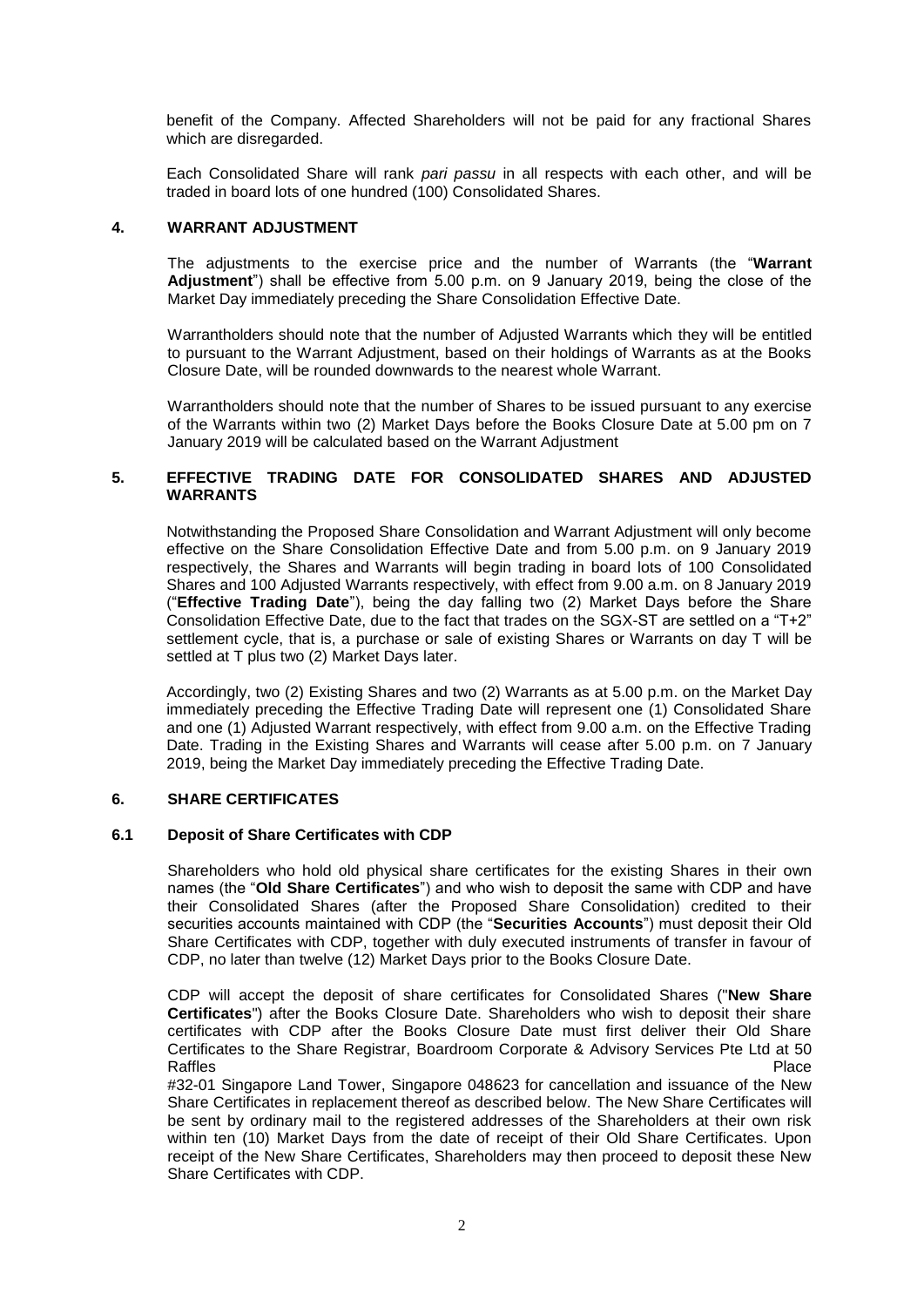## **6.2 Issue of New Share Certificates**

Depositors and Shareholders who have deposited their Old Share Certificates with CDP at least twelve (12) Market Days prior to the Books Closure Date need not take any action. The Company will make arrangements with CDP to effect the exchange for New Share Certificates pursuant to the Proposed Share Consolidation.

Shareholders who have not deposited their Old Share Certificates as aforesaid or who do not wish to deposit their Old Share Certificates with CDP are advised to forward all their Old Share Certificates to the Share Registrar, Boardroom Corporate & Advisory Services Pte Ltd at 50 Raffles Place #32-01 Singapore Land Tower, Singapore 048623 as soon as possible after they have been notified of the Books Closure Date during normal business hours (9.00 a.m. to 5.00 p.m., Mondays to Fridays), and not later than five (5) Market Days after the Books Closure Date, for cancellation and exchange for New Share Certificates. No receipt will be issued by the Share Registrar upon receipt of any Old Share Certificates. The New Share Certificates will be sent by ordinary mail or registered mail (at the election of the relevant Shareholder) to the registered addresses of the Shareholders at their own risk within ten (10) Market Days from the Books Closure Date or the date of receipt of the Old Share Certificates, whichever is the later.

Shareholders shall only deliver their respective Old Share Certificates to the Share Registrar or CDP in accordance with the provisions set out above only after the announcement of the Books Closure Date by the Company.

Shareholders should note that New Share Certificates will not be issued to Shareholders unless their Old Share Certificates have been tendered to the Share Registrar for cancellation.

Shareholders should notify the Company's Share Registrar if they have lost any of their existing Old Share Certificates or if there is any change in their respective addresses from that reflected in the Register of Members.

## **6.3 Share Certificates not valid for settlement of trades on SGX-ST**

Shareholders who hold physical share certificates are reminded that their Old Share Certificates are no longer valid for settlement of trading in the Shares (and the Consolidated Shares) on the SGX-ST (as the Company is under a book-entry (scripless) settlement system), but will continue to be accepted, for an indefinite period, for cancellation and replacement to New Share Certificates by the Share Registrar. The New Share Certificates will not be valid for delivery of trade done on the SGX-ST, though they will continue to be *prima facie* evidence of legal title.

## **7. TRADING ARRANGEMENT FOR THE CONSOLIDATED SHARES AND FOR ODD LOTS**

### **7.1 Trading arrangements for the Consolidated Shares**

The Shares will be trading in board lots of one hundred (100) Consolidated Shares with effect from 9.00 a.m. on the Effective Trading Date. Accordingly, every two (2) Shares as at 5.00 p.m. on the Market Day immediately preceding the Effective Trading Date will represent one (1) Consolidated Shares with effect from 9.00 a.m. on the Effective Trading Date. Trading in the existing Shares will cease after 5.00 p.m. on the Market Day immediately preceding the Effective Trading Date.

### **7.2 Trading arrangements for odd lots of Consolidated Shares**

All fractional entitlements arising upon the implementation of the Proposed Share Consolidation will be aggregated and dealt with in such manner as the Board may, in their absolute discretion, deem fit in the interests of the Company, including (i) disregarding the fractional entitlements, or (ii) aggregating and selling the same and retaining the net proceeds for the benefit of the Company. Affected Shareholders will not be paid for any fractions of a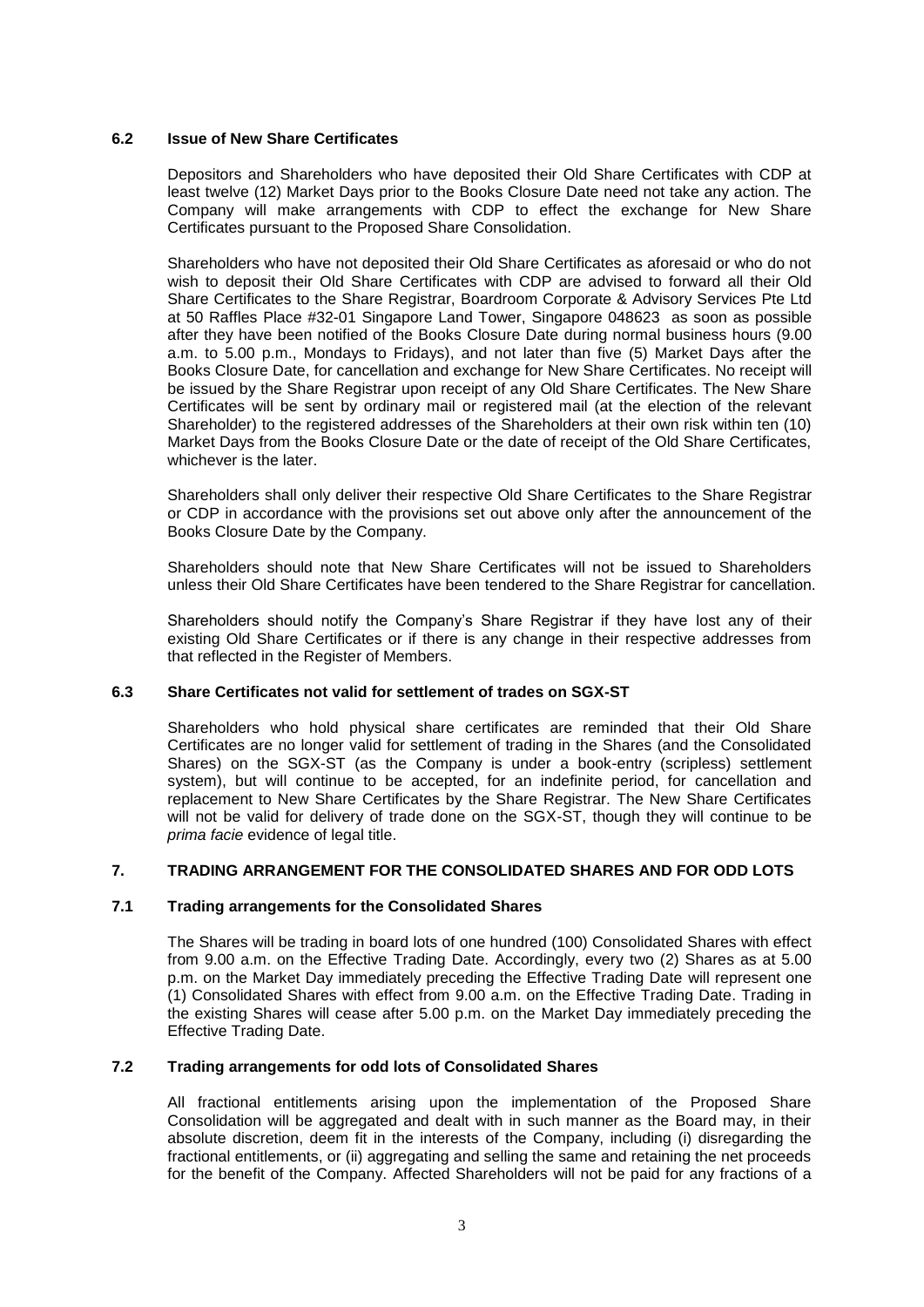Consolidated Share which are disregarded or any of the proceeds arising from any aggregation and sale of such fractions.

The Shares are currently traded in board lots of one hundred (100) Shares in the ready market. Following the completion of the Proposed Share Consolidation, the Securities Accounts maintained with CDP of Shareholders (being Depositors) may be credited with odd lots of Consolidated Shares (that is, lots other than board lots of 100 Consolidated Shares). The market for trading of such odd lots of Consolidated Shares may be illiquid.

Shareholders who receive odd lots of Consolidated Shares pursuant to the Proposed Share Consolidation and who wish to trade in odd lots of the Consolidated Shares on the SGX-ST can trade with a minimum size of one (1) Consolidated Share on the SGX-ST's unit share market. The unit share market will enable trading in odd lots in any quantity less than one (1) board lot of the underlying shares. As odd lots of Consolidated Shares can be traded on the unit share market of the SGX-ST, no separate arrangement will be made for the trading of such odd lots. Shareholders who continue to hold odd lots of less than one hundred (100) Consolidated Shares may find difficulty and/or have to bear disproportionate transaction costs in realising the fair market price of such Consolidated Shares.

### **7.3 No special trading arrangements for odd lots of Adjusted Warrants**

The Warrants are currently traded in board lots of one hundred (100) Warrants in the ready market. Following the Warrant Adjustment, the Securities Accounts maintained with CDP of Warrantholders may be credited with odd lots of Adjusted Warrants (that is, lots other than board lots of 100 Adjusted Warrants). The market for trading of such odd lots of Adjusted Warrants may be illiquid.

Warrantholders who receive odd lots of Adjusted Warrants pursuant to the Warrant Adjustment and who wish to trade in odd lots on the SGX-ST, should trade under the unit share market of the SGX-ST. As odd lots of Adjusted Warrants can be traded on the unit share market of the SGX-ST, no separate arrangement will be made for the trading of such odd lots.

# **8. INDICATIVE TIMETABLE**

The table sets out the indicative timetable for the Proposed Share Consolidation

| <b>Time and Date</b>                    | Event                                                                              |
|-----------------------------------------|------------------------------------------------------------------------------------|
| 7 January 2019 (Monday)                 | Last day for Shares to trade on pre-share<br>consolidation basis                   |
| 9.00 a.m. on 8 January 2019 (Thursday)  | Effective Trading Date (Shares start trading<br>on post-share consolidation basis) |
| 5.00 p.m. on 9 January 2019 (Wednesday) | <b>Books Closure Date</b>                                                          |
| 9.00 a.m. on 10 January 2019 (Thursday) | <b>Share Consolidation Effective Date</b>                                          |

### **9. CONTACT INFORMATION**

The address of the Share Registrar of the Company is as follows:

**Boardroom Corporate & Advisory Services Pte Ltd** 50 Raffles Place #32-01 Singapore Land Tower Singapore 048623

**The Central Depository (Pte) Limited**  9 North Buona Vista Drive